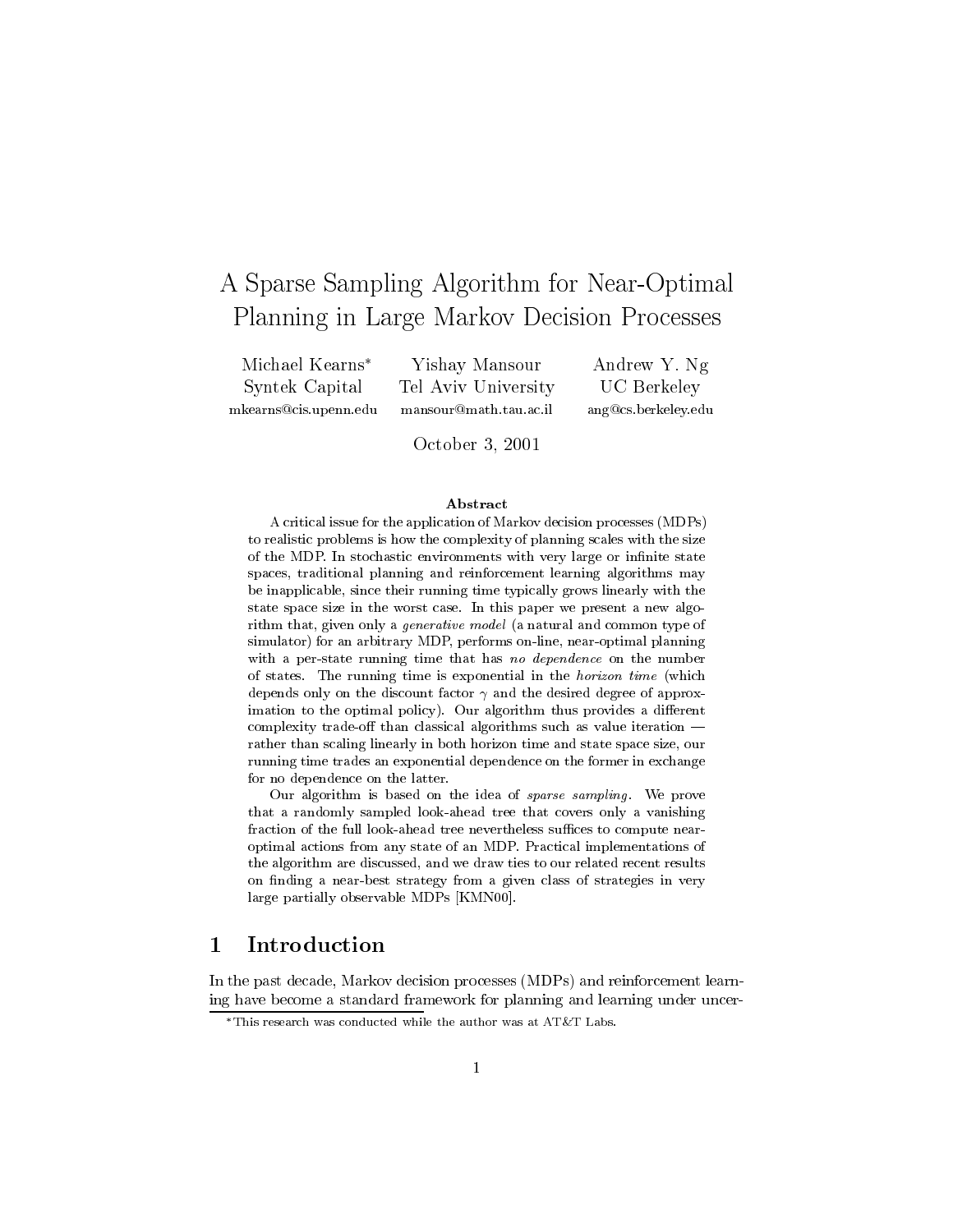tainty within the articial intelligence literature. The desire to attack problems of increasing complexity with this formalism has recently led researchers to focus particular attention on the case of (exponentially or even infinitely) large state spaces. A number of interesting algorithmic and representational suggestions have been made for coping with such large MDPs. Function approximation [SB98] is a well-studied approach to learning value functions in large state spaces, and many authors have recently begun to study the properties of large MDPs that enjoy compact representations, such as MDPs in which the state transition probabilities factor into a small number of components [BDG95, MHK+ 98, KP99].

In this paper, we are interested in the problem of computing a near-optimal policy in a large or infinite MDP that is given  $-$  that is, we are interested in planning. It should be clear that as we consider very large MDPs, the classical planning assumption that the MDP is given explicitly by tables of rewards and transition probabilities becomes infeasible. One approach to this representational difficulty is to assume that the MDP has some special structure that permits compact representation (such as the factored transition probabilities mentioned above), and to design special-purpose planning algorithms that exploit this structure.

Here we take a slightly different approach. We consider a setting in which our planning algorithm is given access to a *generative model*, or simulator, of the MDP. Informally, this is a "black box" to which we can give any stateaction pair  $(s, a)$ , and receive in return a randomly sampled next state and reward from the distributions associated with  $(s, a)$ . Generative models have been used in conjunction with some function approximation schemes [SB98], and are a natural way in which a large MDP might be specified. Moreover, they are more general than most structured representations, in the sense that many structured representations (such as factored models [BDG95, MHK+ 98, KP99) usually provide an efficient way of implementing a generative model. Note also that generative models also provide less information than explicit tables of probabilities, but more information than a single continuous tra jectory of experience generated according to some exploration policy, and so we view results obtained via generative models as blurring the distinction between what is typically called "planning" and "learning" in MDPs.

Our main result is a new algorithm that accesses the given generative model to perform near-optimal planning in an on-line fashion. By "on-line," we mean that, similar to real-time search methods [Kor90, BBS95, KS98], our algorithm's computation at any time is focused on computing an actions for a single \current state," and planning is interleaved with taking actions. More precisely, given any state s, the algorithm uses the generative model to draw samples for many state-action pairs, and uses these samples to compute a near-optimal action from s, which is then executed. The amount of time required to compute a near-optimal action from any particular state <sup>s</sup> has no dependence on the number of states in the MDP, even though the next-state distributions from <sup>s</sup> may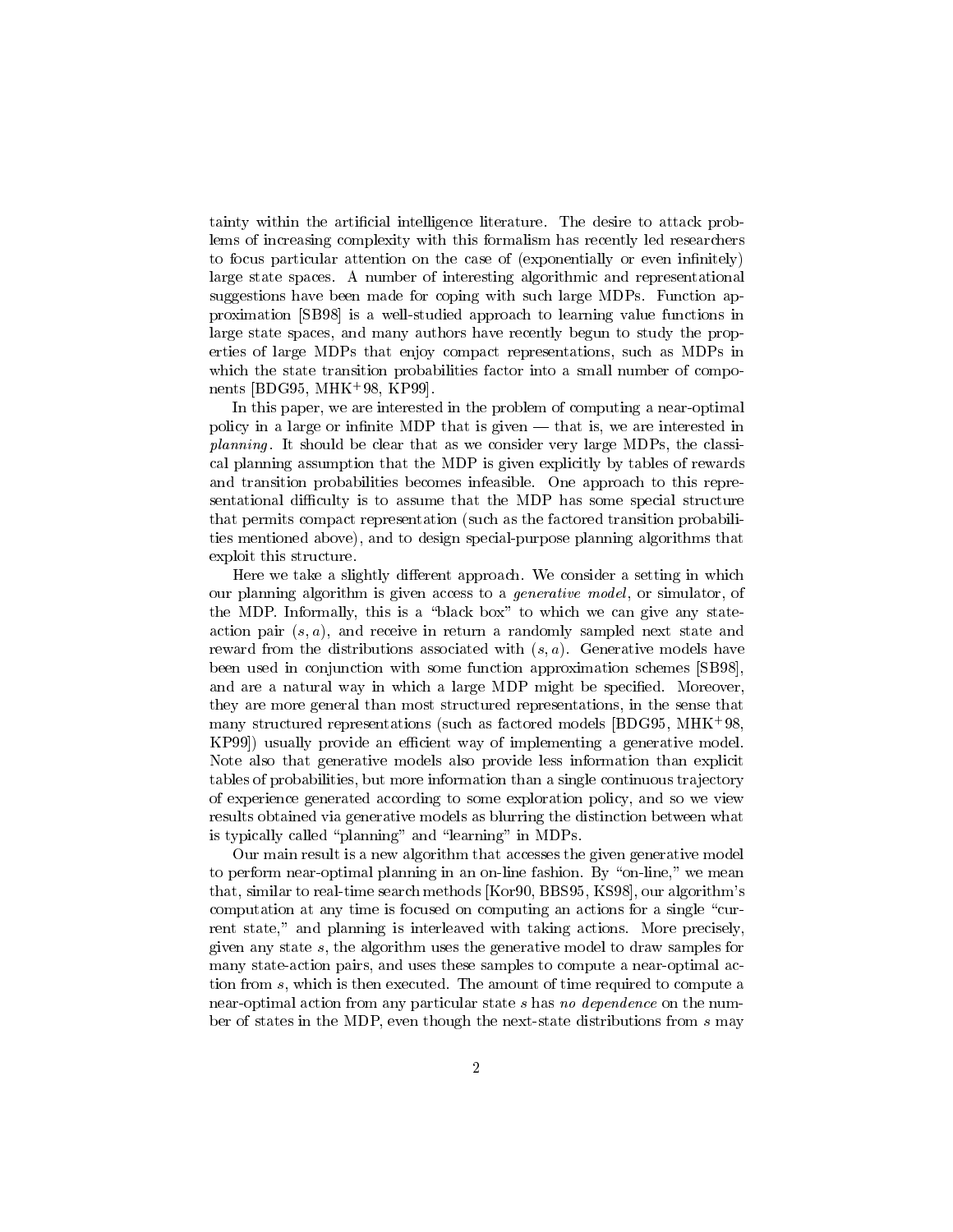be very diffuse (that is, have large support). The key to our analysis is in showing that appropriate sparse sampling suffices to construct enough information about the environment near <sup>s</sup> to compute a near-optimal action. The analysis relies on a combination of Bellman equation calculations, which are standard in reinforcement learning, and uniform convergence arguments, which are standard in supervised learning; this combination of techniques was first applied in [KS99]. As mentioned, the running time required at each state does have an exponential dependence on the horizon time, which we show to be unavoidable without further assumptions. However, our results leave open the possiblity of an algorithm that runs in time polynomial in the accuracy parameter, which remains an important open problem.

Note that one can view our planning algorithm as simply implementing a (stochastic) policy  $-$  a policy that happens to use a generative model as a subroutine. In this sense, if we view the generative model as providing a "compact" representation of the MDP, our algorithm provides a correspondingly "compact" representation of a near-optimal policy. We view our result as complementary to work that proposes and exploits particular compact representations of MDPs [MHK+ 98], with both lines of work beginning to demonstrate the potential feasibility of planning and learning in very large environments.

The remainder of this paper is structured as follows: In Section 2, we give the formal definitions needed in this paper. Section 3 then gives our main result, an algorithm for planning in large or infinite MDPs, whose per-state running time does not depend on the size of the state space. Finally, Section 4 describes related results and open problems.

### 2 Preliminaries

We begin with the definition of a Markov decision process on a set of  $N = |S|$ states, explicitly allowing the possibility of the number of states being (countably or uncountably) infinite.

Definition 1 A Markov decision process  $M$  on a set of states  $S$  and with actions fails in the fact of the constant of the constant of the constant of the constant of the constant of t

- Transition Probabilities: For each state-action pair  $(s, a)$ , a next-state  $a$  astribution  $F_{sa}(s)$  that specifies the probability of transition to each state s upon execution of action a from state s.
- Reward Distributions: For each state-action pair  $(s, a)$ , a distribution  $R_{sa}$  on real-valued rewards for executing action a from state s. We assume rewards are bounded in absolute value by  $R_{\text{max}}$ .

 $1$ Henceforth, everything that needs to be measurable is assumed to be measurable.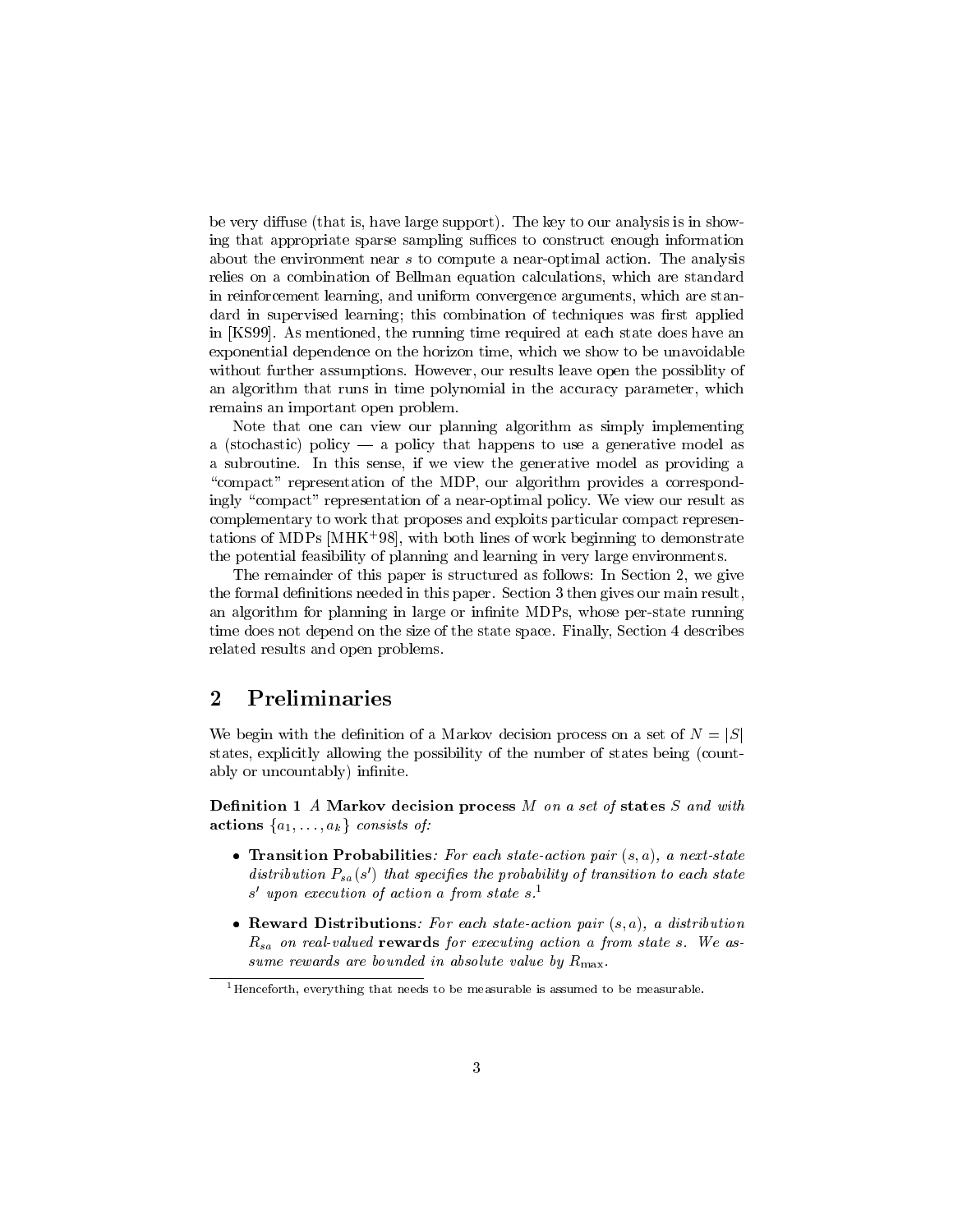For simplicity, we shall assume in this paper that all rewards are in fact  $d$  deterministic  $\frac{d}{dt}$  that is, the reward distributions have zero variance, and thus the reward received for executing a from s is always exactly  $R_{sa}$ . However, all of our results have easy generalizations for the case of stochastic rewards, with an appropriate and necessary dependence on the variance of the reward distributions.

Throughout the paper, we will primarily be interested in MDPs with a very large (or even infinite) number of states, thus precluding approaches that compute directly on the full next-state distributions. Instead, we will assume that our planning algorithms are given M in the form of the ability to *sample* the behavior of  $M$ . Thus, the model given is simulative rather than explicit. We call this ability to sample the behavior of  $M$  a generative model.

 $D$ enintion 2 A generative model for a markov decision process m is a randomized algorithm that, on input of a state-action pair  $(s, a)$ , outputs  $R_{sa}$  and a state s , where s is randomly arawn according to the transition probabilities  $P_{sa}(\cdot).$ 

We think of a generative model as falling somewhere in between being given explicit next-state distributions, and being given only "irreversible" experience in the MDP (in which the agent follows a single, continuous trajectory, with no ability to reset to any desired state). On the one hand, a generative model may often be available when explicit next-state distributions are not; on the other, a generative model obviates the important issue of exploration that arises in a setting where we only have irreversible experience. In this sense, planning results using generative models blur the distinction between what is typically called "planning" and what is typically called "learning".

Following standard terminology, we define a (stochastic) **policy** to be any mapping  $\pi : S \mapsto \{a_1,\ldots,a_k\}$ . Thus  $\pi(s)$  may be a random variable, but depends only on the current state  $s$ . We will be primarily concerned with discounted MDPs, so we assume we are given a number  $0 \leq \gamma \leq 1$  called the discount factor, with which we then define the value function  $V$  -for any policy  $\pi$ :

$$
V^{\pi}(s) = \mathbf{E}\left[\sum_{i=1}^{\infty} \gamma^{i-1} r_i \middle| s, \pi\right]
$$
 (1)

where  $r_i$  is the reward received on the *i*th step of executing the policy  $\pi$  from state s, and the expectation is over the transition probabilities and any randomization in  $\pi$ . Note that for any s and any  $\pi, \, \mid V^-(s) \mid \leq v_{max},$  where we define  $V_{max} = R_{max}/(1 - \gamma).$ 

We also define the Q-function for a given policy  $\pi$  as

$$
Q^{\pi}(s, a) = R_{sa} + \gamma \mathbf{E}_{s' \sim P_{sa}(\cdot)} \left[ V^{\pi}(s') \right]
$$
 (2)

<sup>&</sup>lt;sup>2</sup>However, our results can be generalized to the undiscounted finite-horizon case for any fixed horizon  $H$  [MS99a].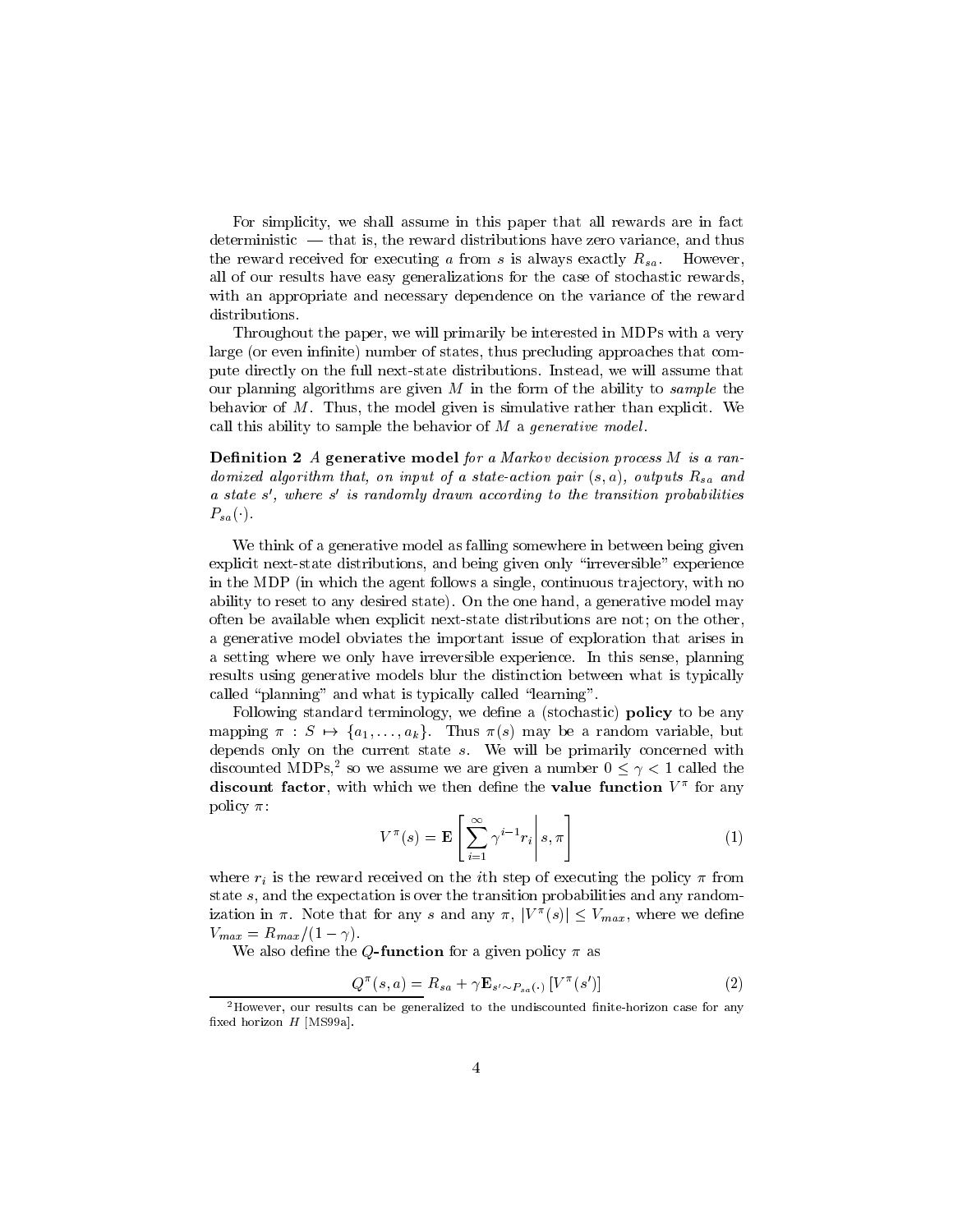(where the notation  $s \sim r_{sa}(\cdot)$  means that s is drawn according to the distribution  $P_{sa}(\cdot)$ . We will later describe an algorithm A that takes as input any state  $s$  and (stochastically) outputs an action  $a$ , and which therefore implements a policy. When we have such an algorithm, we will also write  $V^*$  and  $Q\leftrightarrow$  to denote the value function and  $Q$ -function of the policy implemented by  $A$ . Finally, we define the optimal value function and the optimal  $Q$ -function as  $V^-(s) = \sup_{\pi} V^-(s)$  and  $Q^-(s,a) = \sup_{\pi} Q^-(s,a)$ , and the **optimal policy**  $\pi$ ,  $\pi$  (s)  $=$  arg max<sub>a</sub>  $Q$  (s, a) for all  $s \in S$ .

### 3 Planning in Large or Infinite MDPs

Usually, one considers the planning problem in MDPs to be that of computing a good policy, given as input the transition probabilities  $P_{sa}(\cdot)$  and the rewards  $R_{sa}$  (for instance, by solving the MDP for the optimal policy). Thus, the input is a complete and exact model, and the output is a total mapping from states to actions. Without additional assumptions about the structure of the MDP, such an approach is clearly infeasible in very large state spaces, where even reading all of the input can take <sup>N</sup><sup>2</sup> time, and even specifying a general policy requires space on the order of  $N$ . In such MDPs, a more fruitful way of thinking about planning might be an on-line view, in which we examine the per-state complexity of planning. Thus, the input to a planning algorithm would be a single state, and the output would be which single action to take from that state. In this on-line view, a planning algorithm is itself simply a policy (but one that may need to perform some nontrivial computation at each state).

Our main result is the description and analysis of an algorithm  $A$  that, given access to a generative model for an arbitrary MDP  $M$ , takes any state of  $M$  as input and produces an action as output, and meets the following performance criteria:

- The policy implemented by  $A$  is near-optimal in  $M$ ;
- The running time of  $A$  (that is, the time required to compute an action at any state) has no dependence on the number of states of M.

This result is obtained under the assumption that there is an  $O(1)$  time and space way to refer to the states, a standard assumption known as the uniform cost model [AHU74], that is typically adopted to allow analysis of algorithms that operate on real numbers (such as we require to allow infinite state spaces). The uniform cost model essentially posits the availability of infinite-precision registers (and constant-size circuitry for performing the basic arithmetic operations on these registers). If one is unhappy with this model, then algorithm  $\mathcal A$  will suffer a dependence on the number of states only equal to the space required to name the states (at worst  $log(N)$  for N states).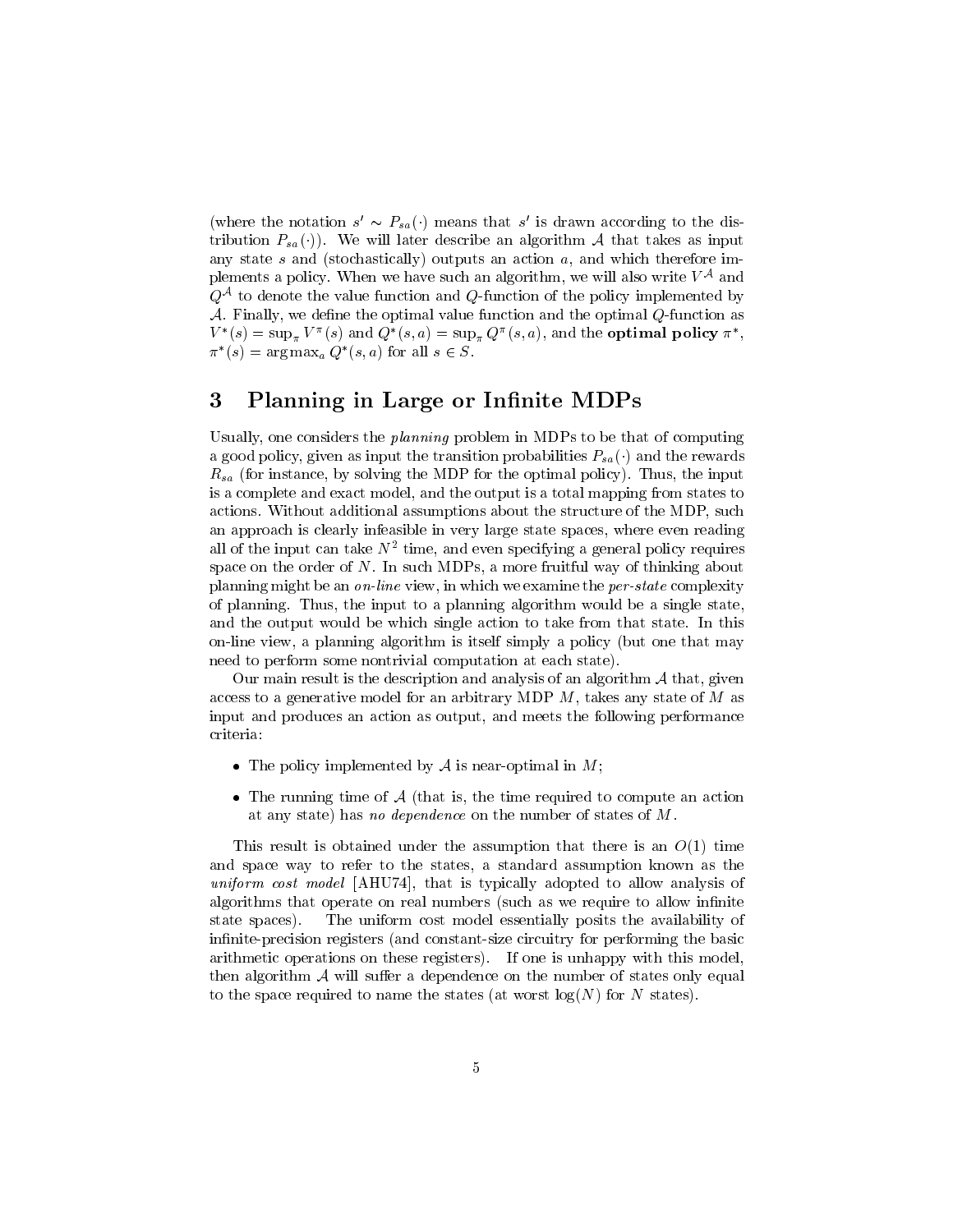#### 3.1 A Sparse Sampling Planner

Here is our main result:

Theorem 1 There is a randomized algorithm <sup>A</sup> that, given access to a generative model for any k-action MDP M, takes as input any state  $s \in S$  and any value  $\varepsilon > 0$ , outputs an action, and satisfies the following two conditions:

• (Efficiency) The running time of A is  $O((\kappa C)^{-1})$ , where

$$
H = \left[ \log_{\gamma} (\lambda / V_{\text{max}}) \right],
$$
  
\n
$$
C = \frac{V_{\text{max}}^2}{\lambda^2} \left( 2H \log \frac{kH V_{\text{max}}^2}{\lambda^2} + \log \frac{R_{\text{max}}}{\lambda} \right),
$$
  
\n
$$
\lambda = (\epsilon (1 - \gamma)^2) / 4, \ V_{\text{max}} = R_{\text{max}} / (1 - \gamma).
$$

In particular, the running time depends only on  $R_{\text{max}}$ ,  $\gamma$ , and  $\varepsilon$ , and does not depend on Fig. If we view Remark as a constant, the running time bound can also be written

$$
\left(\frac{k}{\varepsilon(1-\gamma)}\right)^{O\left(\frac{1}{1-\gamma}\log\left(\frac{1}{\varepsilon(1-\gamma)}\right)\right)}.
$$
\n(3)

• (Near-Optimality) The value function of the stochastic policy implemented  $by\mathcal{A}\ satisfies$ 

$$
|V^{\mathcal{A}}(s) - V^*(s)| \le \varepsilon \tag{4}
$$

simultaneously for all states  $s \in S$ .

As we have already suggested, it will be helpful to think of algorithm  $A$  in two different ways. On the one hand,  $A$  is an algorithm that takes a state as input and has access to a generative model, and as such we shall be interested in its resource complexity  $-$  its running time, and the number of calls it needs to make to the generative model (both per state input). On the other hand, <sup>A</sup> produces an action as output in response to each state given as input, and thus implements a (possibly stochastic) policy.

The proof of Theorem 1 is given in Appendix A, and detailed pseudo-code for the algorithm is provided in Figure 1. We now give some high-level intuition for the algorithm and its analysis.

Given as input a state  $s$ , the algorithm must use the generative model to find a near-optimal action to perform from state s. The basic idea of the algorithm is to sample the generative model from states in the "neighborhood" of  $s$ . This allows us to construct a small "sub-MDP"  $M'$  of M such that the optimal action in M' from s is a near-optimal action from s in  $M<sup>3</sup>$ . There will be no guarantee

 $3M'$  will not literally be a sub-MDP of M, in the sense of being strictly embedded in M, due to the variations of random sampling. But it will be very "near" such an embedded MDP.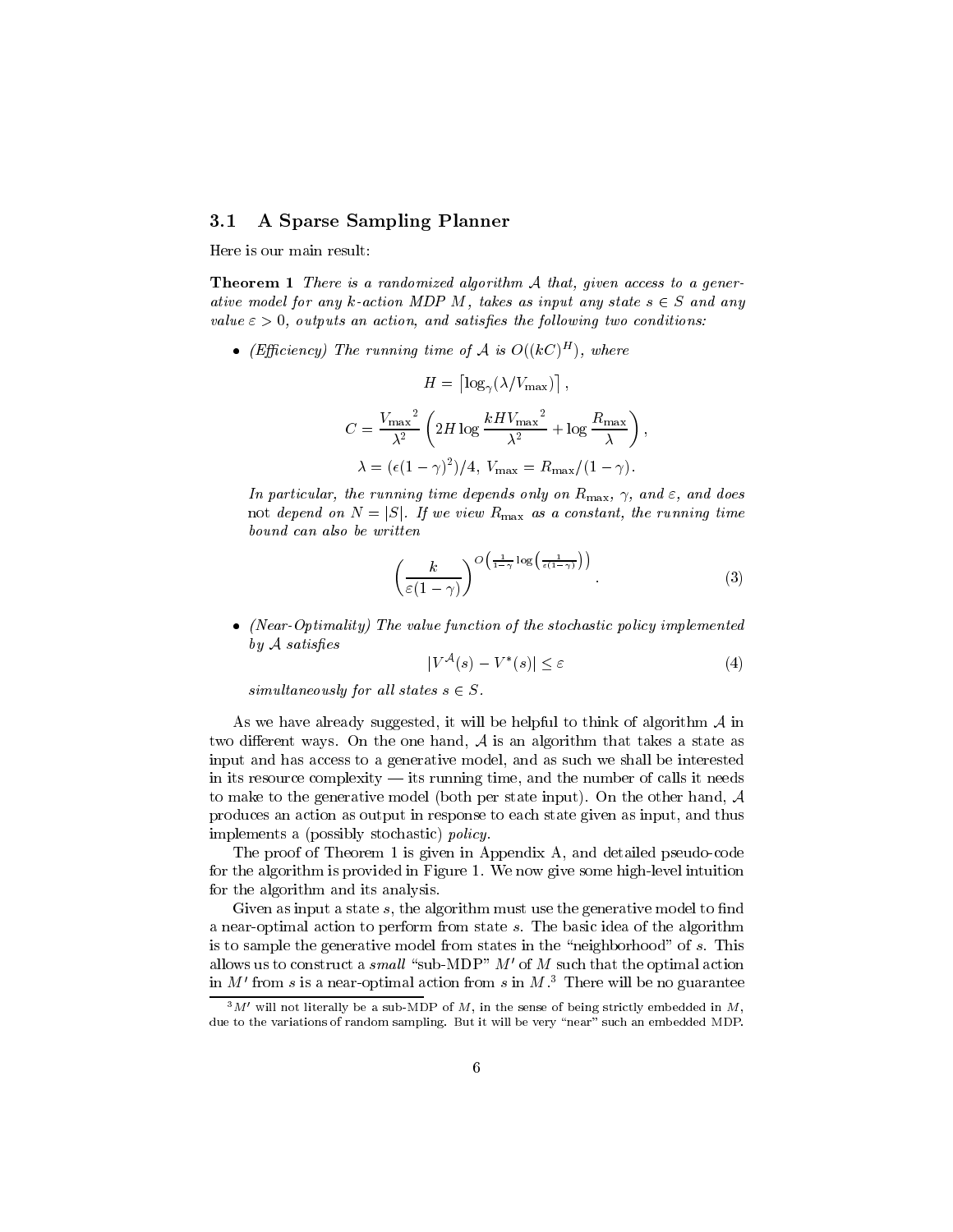Function: **EstimateQ** $(h, C, \gamma, G, s)$ 

Input: depth  $h$ , width  $C$ , discount  $\gamma$ , generative model  $G$ , state  $s$ .

Output: A list  $(Q_h^*(s, a_1), Q_h^*(s, a_2), \ldots, Q_h^*(s, a_k))$ , of estimates of the  $Q^*(s, a_i)$ .

- 1. If  $h = 0$ , return  $(0, \ldots, 0)$ .
- 2. For each  $a \in A$ , use G to generate C samples from the next-state distribution  $P_{sa}(\cdot)$ . Let  $S_a$  be a set containing these C next-states.
- 3. For each  $a \in A$  and let our estimate of  $Q^*(s, a)$  be

$$
\hat{Q}_h^*(s, a) = R(s, a) + \gamma \frac{1}{C} \sum_{s' \in S_a} \text{EstimateV}(h - 1, C, \gamma, G, s'). \tag{5}
$$

4. Return  $(\hat{Q}_h^*(s, a_1), \hat{Q}_h^*(s, a_2), \ldots, \hat{Q}_h^*(s, a_k)).$ 

Function: **EstimateV** $(h, C, \gamma, G, s)$ Input: depth  $h$ , width  $C$ , discount  $\gamma$ , generative model  $G$ , state  $s$ . Output: A number  $\hat{V}_h^*(s)$  that is an estimate of  $V_h^*(s)$ .

- 1. Let  $(\hat{Q}_h^*(s, a_1), \hat{Q}_h^*(s, a_2), \ldots, \hat{Q}_h^*(s, a_k)) :=$ **EstimateQ**(h, C,  $\gamma$ , G, s).
- 2. Return  $\max_{a \in \{a_1,...,a_k\}} {\hat{Q}^*_h(s, a)}$ .

Function: Algorithm  $A(\epsilon, \gamma, R_{max}, G, s_0)$ Input: tolerance  $\epsilon$ , discount  $\gamma$ , max reward  $R_{max}$ , generative model G, state  $s_0$ . Output: An action a.

- 1. Let the required horizon  $H$  and width  $C$  parameters be calculated as given as functions of  $\epsilon$ ,  $\gamma$  and  $R_{max}$  in Theorem1.
- 2. Let  $(\hat{Q}^*_H(s, a_1), \hat{Q}^*_H(s, a_2), \dots, \hat{Q}^*_H(s, a_k)) :=$ **EstimateQ** $(H, C, \gamma, G, s_0)$ .
- 3. Return  $\arg \max_{a \in \{a_1,...,a_k\}} \{\hat{Q}^*_H(s, a)\}.$

Figure 1: Algorithm A for planning in large or infinite state spaces. EstimateV finds the  $\hat{V}_h^*$ described in the text, and **EstimateQ** finds analogously defined  $\hat{Q}_h^*$ . Algorithm A implements the policy.

that  $M'$  will contain enough information to compute a good action from any state other than s. However, in exchange for this limited applicability, the MDP  $M'$  will have a number of states that does not depend on the number of states in M.

The graphical structure of  $M'$  will be given by a *directed tree* in which each node is labeled by a state, and each directed edge to a child is labeled by an action and a reward. For the sake of simplicity, let us consider only the twoaction case here, with actions a1 and a2. Each node will have <sup>C</sup> children in which the edge to the child is labeled  $a_1$ , and C children in which the edge to the child is labeled  $a_2$ .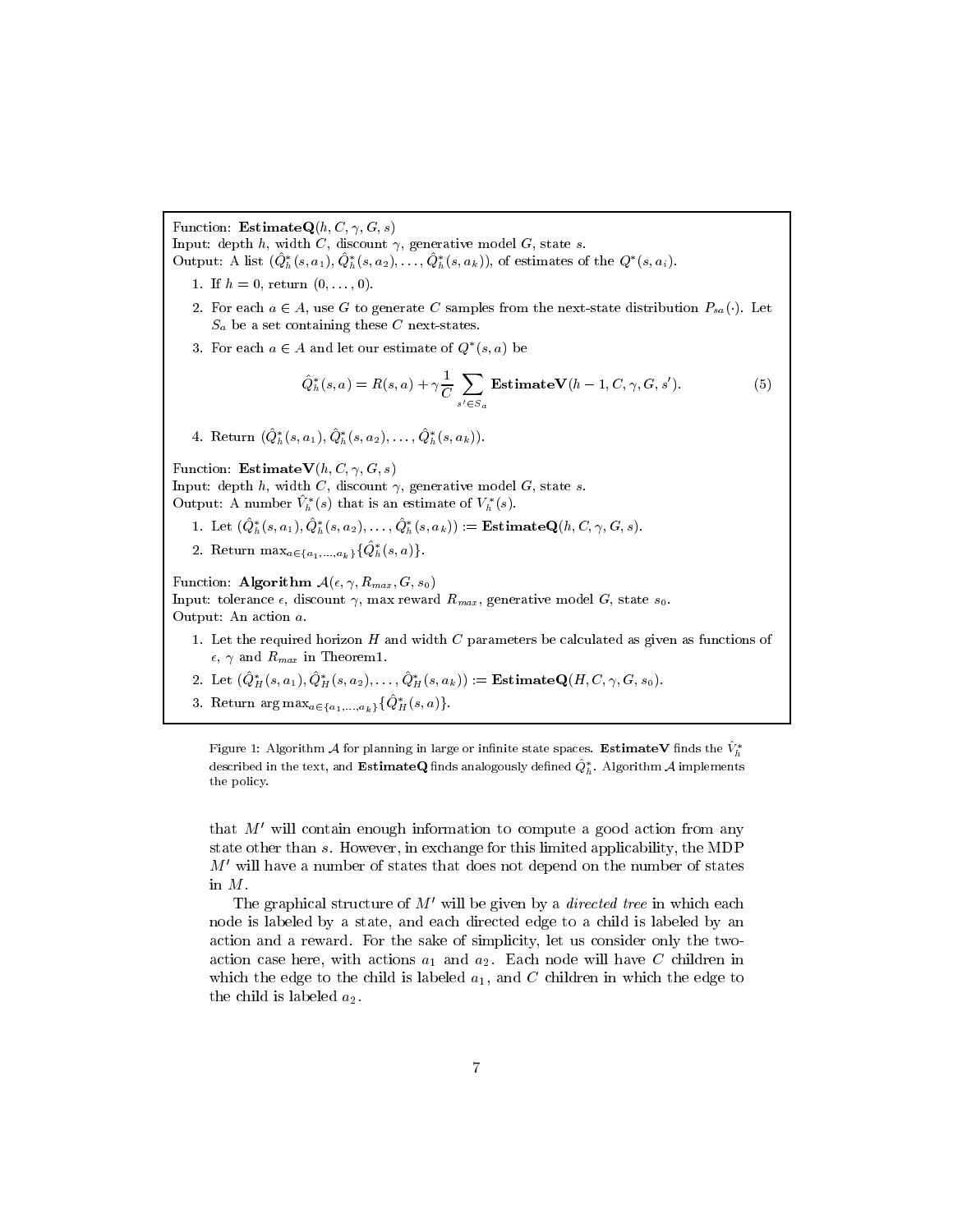The root node of  $M'$  is labeled by the state of interest s, and we generate the  $2C$  children of s in the obvious way: we call the generative model C times on the state-action pair  $(s, a_1)$  to get the  $a_1$ -children, and on C times on  $(s, a_2)$  to get the  $a_2$ -children. The edges to these children are also labeled by the rewards returned by the generative model, and the child nodes themselves are labeled by the states returned. We will build this  $(2C)$ -ary tree to some depth to be determined. Note that  $M'$  is essentially a sparse look-ahead tree.

We can also think of  $M'$  as an MDP in which the start state is s, and in which taking an action from a node in the tree causes a transition to a (uniformly) random child of that node with the corresponding action label; the childless leaf nodes are considered absorbing states. Under this interpretation, we can compute the optimal action to take from the root  $s$  in  $M'$ . Figure 2 shows a conceptual picture of this tree for a run of the algorithm from an input state  $s_0$ , for  $C = 3$ . (C will typically be much larger.) From the root  $s_0$ , we try action a1 three times and action a2 three times. From each of the resulting  $\alpha$ states, we also try each action  $C$  times, and so on down to depth  $H$  in the tree. Zero values assigned to the leaves then correspond to our estimates of  $V_0^*$ ,  $\overline{\phantom{0}}$  , which are backed-up to find estimates of  $V_1$  for their parents, which are in turn backed-up to their parents, and so on, up to the root to find an estimate of  $\hat{V}_H^*(s_0)$ .

The central claim we establish about  $M'$  is that its size can be independent of the number of states in  $M$ , yet still result in our choosing near-optimal actions at the root. We do this by establishing bounds on the required depth  $H$  of the tree and the required degree C.

Recall that the optimal policy at s is given by  $\pi$   $(s) = \arg \max_a Q$   $(s, a)$ , and therefore is completely determined by, and easily calculated from,  $Q_-(s,\cdot)$ . Estimating the Q-values is a common way of planning in MDPs.  $\chi$ From the standard duality between  $Q$ -functions and value functions, the task of estimating Q-functions is very similar to that of estimating value functions. So while the algorithm uses the Q-function, we will, purely for expository purposes, actually describe here how we estimate  $V$  (s).

There are two parts to the approximation we use. First, rather than estimating  $V$  , we will actually estimate, for a value of  $H$  to be specified later, the H-step expected discounted reward  $V_H^*(s)$ , given by

$$
V_h^*(s) = \mathbf{E}\left[\left.\sum_{i=1}^h \gamma^{i-1} r_i\right| s, \pi^*\right] \tag{6}
$$

where  $r_i$  is the reward received on the *i*th time step upon executing the optimal policy  $\pi$  from s. Moreover, we see that the  $V_h$  (s), for  $h \geq 1$ , are recursively given by

$$
V_h^*(s) = R_{sa^*} + \gamma \mathbf{E}_{s' \sim P_{sa^*}(\cdot)} [V_{h-1}^*(s')] \approx \max_{a} \{ R_{sa} + \gamma \mathbf{E}_{s' \sim P_{sa}(\cdot)} [V_{h-1}^*(s')] \}
$$
(7)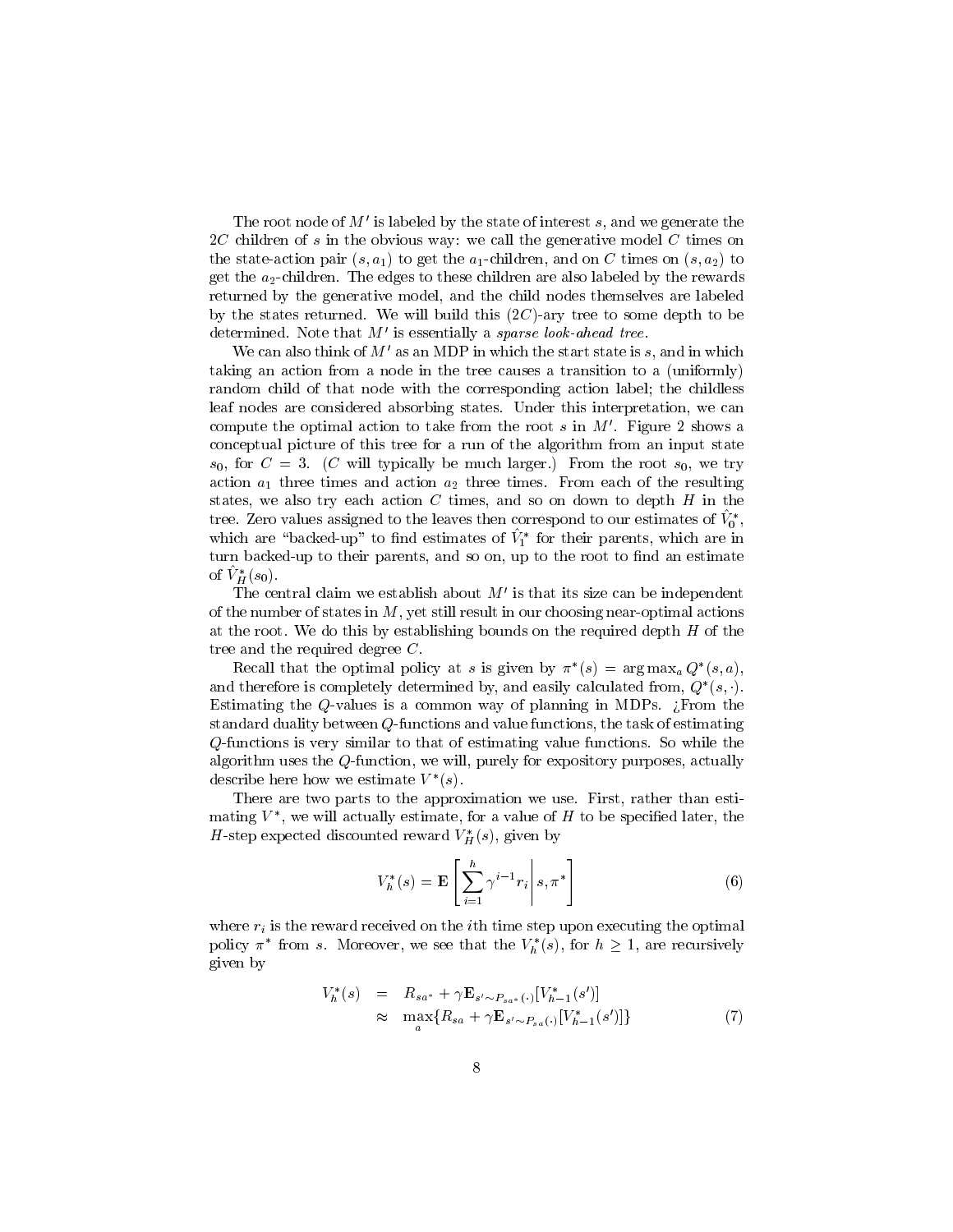where  $a$  is the action taken by the optimal policy from state s, and  $v_0$  (s)  $=$  0. The quality of the approximation in Equation (7) becomes better for larger values of h, and is controllably tight for the largest value  $h = H$  we eventually choose. One of the main efforts in the proof is establishing that the error incurred by the recursive application of this approximation can be made controllably small by choosing  $H$  sufficiently large.

I mus, if we are able to obtain an estimate  $V_{h-1}(s)$  of  $V_{h-1}(s)$  for any s, we can inductively define an algorithm for finding an estimate  $\hat{V}_h^*(s)$  of  $V_h^*(s)$  by making use of Equation (7). Our algorithm will *approximate* the expectation in Equation  $(7)$  by a sample of C random next states from the generative model, where  $C$  is a parameter to be determined (and which, for reasons that will become clear later, we call the "width"). Recursively, given a way of finding the estimator  $V_{h-1}(s)$  for any s, we find our estimate  $V_h$  (s) of  $V_h$  (s) as follows:

- 1. For each action  $a$ , use the generative model to get  $R_{sa}$  and to sample a set  $S_a$  of C independently sampled states from the next-state distribution  $P_{sa}(\cdot)$ .
- 2. Use our procedure for finaling  $V_{h-1}$  to estimate  $V_{h-1}(s)$  for each state s in any of the sets  $S_a$ .
- 3. Following Equation (7), our estimate of  $V_h^*(s)$  is then given by

$$
\hat{V}_h^*(s) = \max_a \left\{ R_{sa} + \gamma \frac{1}{C} \sum_{s' \in S_a} \hat{V}_{h-1}^*(s') \right\}.
$$
\n(8)

To complete the description of the algorithm, all that remains is to choose the depth  $H$  and the parameter  $C$ , which controls the width of the tree. Bounding the required depth  $H$  is the easy and standard part. It is not hard to see that if we choose depth  $H = \log_{\gamma} \epsilon (1-\gamma)/R_{max}$  (the so-called  $\epsilon$ -horizon time), then the discounted sum of the rewards that is obtained by considering rewards beyond this horizon is bounded by  $\epsilon$ .

The central claim we establish about  $C$  is that it can be chosen *independent* of the number of states in  $M$ , yet still result in choosing near-optimal actions at the root. The key to the argument is that even though small samples may give very poor approximations to the next-state distribution at each state in the tree, they will, nevertheless, give good estimates of the *expectation* terms of Equation (7), and that is really all we need. For this we apply a careful combination of uniform convergence methods and inductive arguments on the tree depth. Again, the technical details of the proof are in Appendix A.

In general, the resulting tree may represent only a vanishing fraction of all of the H-step paths starting from s0 that have noted probability in the starting  $MDP$  — that is, the sparse look-ahead tree covers only a vanishing part of the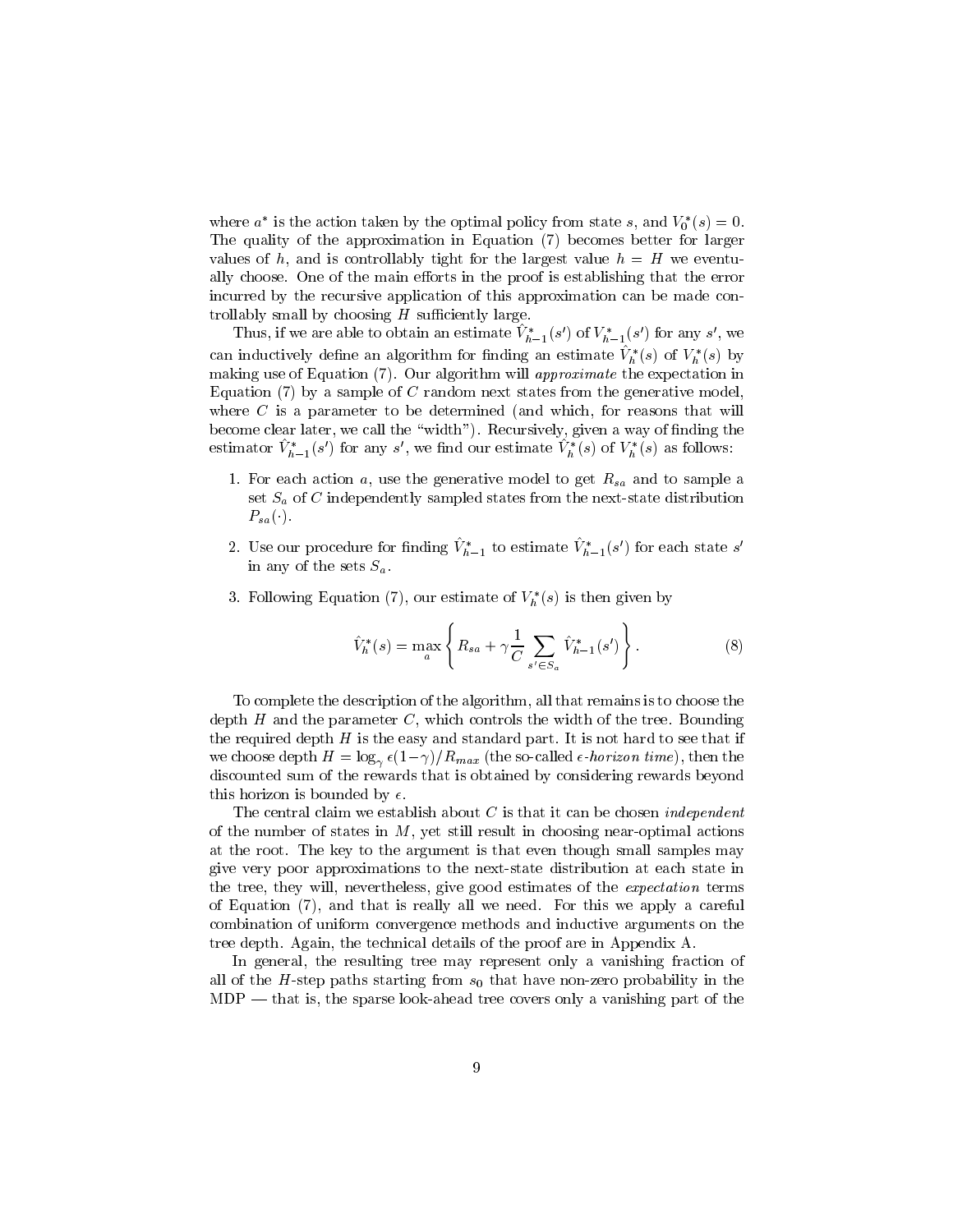

Figure 2: Sparse look-ahead tree of states constructed by the algorithm. (Shown with  $C = 3$ , actions  $a_1, a_2$ .)

full look-ahead tree. In this sense, our algorithm is clearly related to and inspired by classical look-ahead search techniques [RN95] including various realtime search algorithms [Kor90, BBS95, BLG97, KS98] and receding horizon controllers. Most of these classical search algorithms, however, run into difficulties in very large or infinite MDPs with diffuse transitions, since their search trees can have arbitrarily large (or even infinite) branching factors. Our main contribution is showing that in large stochastic environments, clever random sampling suffices to reconstruct nearly all of the information available in the (exponentially or infinitely) large full look-ahead tree. Note that in the case of deterministic environments, where from each state-action pair we can reach only a single next state, the sparse and full trees coincide (assuming a memoization trick described below), and our algorithm reduces to classical deterministic look-ahead search.

#### 3.2 Practical Issues and Lower Bounds

Even though the running time of algorithm  $A$  does not depend on the size of the MDP, it still runs in time exponential in the  $\epsilon$ -horizon time H, and therefore exponential in  $1/(1 - \gamma)$ . It would seem that the algorithm would be practical only if  $\gamma$  is not too close to 1. In a moment, we will give a lower bound showing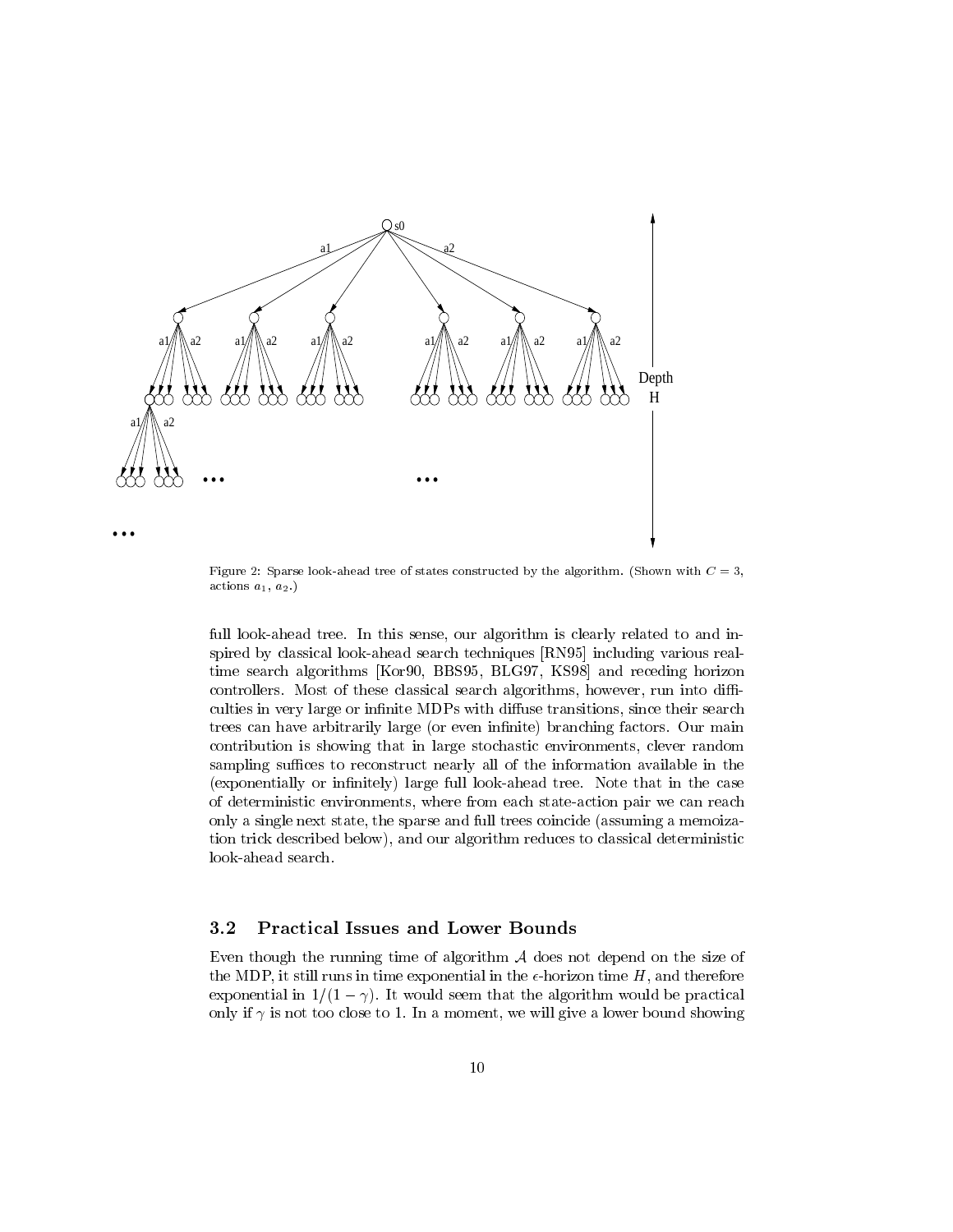it is not possible to do much better without further assumptions on the MDP. Nevertheless, there are a couple of simple tricks that may help to reduce the running time in certain cases, and we describe these tricks first.

The first idea is to allow different amounts of sampling at each level of the tree. The intuition is that the further we are from the root, the less influence our estimates will have on the Q-values at the root (due to the discounting). Thus, we can sample more sparsely at deeper levels of the tree without having too adverse an impact on our approximation.

We have analyzed various schemes for letting the amount of sampling at a node depend on its depth. None of the methods we investigated result in a running time which is polynomial in  $1/\epsilon$ . However, one specific scheme that reduces the running time significantly is to let the number of samples per action at depth *i* be  $C_i = \gamma^{2i}C$ , where the parameter C now controls the amount of sampling done at the root. The error in the Q-values using such a scheme does not increase by much, and the running time is the square root of our original running time. Beyond this and analogous to how classical search trees can often be pruned in ways that signicantly reduce running time, a number of standard tree pruning methods may also be applied to our algorithm's trees [RN95] (see also [DB94]), and we anticipate that this may signicantly speed up the algorithm in practice.

Another way in which significant savings might be achieved is through the use of memoization in our subroutines for calculating the  $\hat{V}_h^*(s)$ 's. In Figure 2, this means that whenever there are two nodes at the same level of the tree that correspond to the same state, we collapse them into one node (keeping just one of their subtrees). While it is straightforward to show the correctness of such memoization procedures for deterministic procedures, one must be careful when addressing randomized procedures. We can show that the important properties of our algorithm are maintained under this optimization. Indeed, this optimization is particularly nice when the domain is actually deterministic: if each action deterministically causes a transition to a fixed next-state, then the tree would grow only as  $\kappa^+$  (where  $\kappa$  is the number of actions). If the domain is  $\,$  nearly  $\,$ deterministic," then we have behavior somewhere in between. Similarly, if there are only some NO is just some a concerned from s0, the tree would also never would also never would grow wider than  $N_0$ , giving it a size of  $O(N_0H)$ .

In implementing the algorithm, one may wish not to specify a targeted accuracy  $\epsilon$  in advance, but rather to try to do as well as is possible with the computational resources available. In this case, an "iterative-deepening" approach may be taken. This would entail simultaneously increasing  $C$  and  $H$  by decreasing the target  $\epsilon$ . Also, as studied in Davies, Ng and Moore [DNM98], if we have access to an initial estimate of the value function, we can replace our estimates  $v_0$  (s)  $v_0$  at the leaves with the estimated value function at those states. Though we shall not do so here, it is again easy to make formal performance guarantees depending on  $C, H$  and the supremum error of the value function estimate we are using.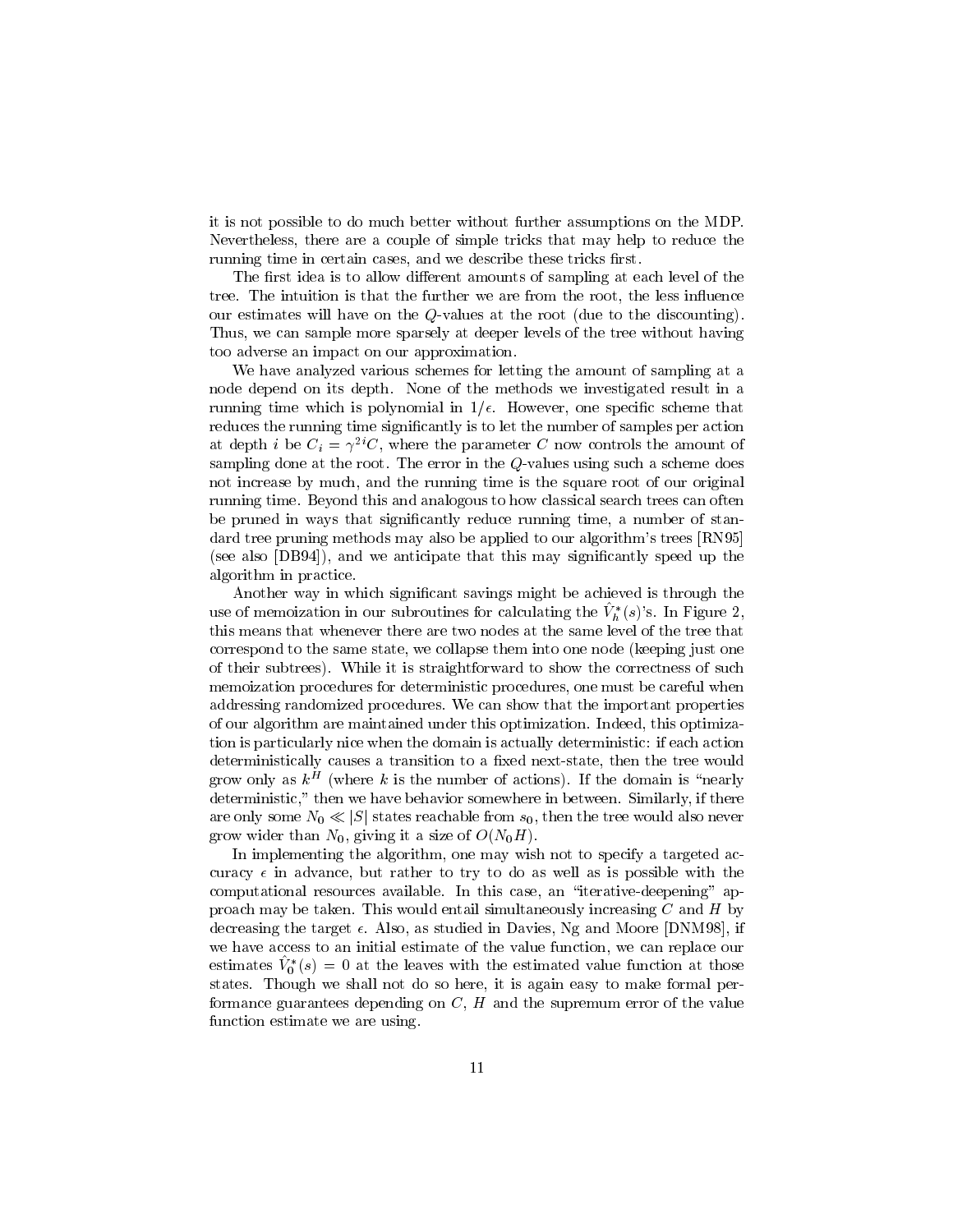Unfortunately, despite these tricks, it is not difficult to prove a lower bound that shows that any planning algorithm with access only to a generative model, and which implements a policy that is  $\epsilon$ -close to optimal in a general MDP, must have running time at least exponential in the  $\epsilon$ -horizon time. We now describe this lower bound.

Theorem 2 Let <sup>A</sup> be any algorithm that is given access only to a generative model for an MDP M, and inputs s (a state in M) and  $\epsilon$ . Let the stochastic policy implemented by <sup>A</sup> satisfy

$$
|V^{\mathcal{A}}(s) - V^*(s)| \le \epsilon \tag{9}
$$

simultaneously for all states  $s \in S$ . Then there exists an MDP M on which A makes at least  $\Omega(Z^+) = \Omega((1/\epsilon)^{1/2} \cos(1/\theta))$  calls to the generative model.

 $\mathsf{P}$  =  $\mathsf{P}$  =  $\mathsf{P}$   $\mathsf{P}$  =  $\mathsf{P}$   $\mathsf{P}$   $\mathsf{P}$   $\mathsf{P}$  =  $\mathsf{P}$  =  $\mathsf{P}$  =  $\mathsf{P}$  =  $\mathsf{P}$  =  $\mathsf{P}$  =  $\mathsf{P}$  =  $\mathsf{P}$  =  $\mathsf{P}$  =  $\mathsf{P}$  =  $\mathsf{P}$  =  $\mathsf{P}$  =  $\mathsf{P}$  =  $\mathsf{P}$  depth  $H$ . We use  $T$  to define an MDP in the following way. The states of the MDP are the nodes of the tree. The actions of the MDP are  $\{0, 1\}$ . When we are in state s and perform an action b we reach (deterministically) state  $s_b$ , where  $s_b$  is the b-child of s in T. If s is a leaf of T then we move to an absorbing state. We choose a random leaf  $v$  in the tree. The reward function for  $v$  and any action is  $R_{max}$ , and the reward at any other state and action is zero.

Algorithm A is given  $s_0$ , the root of T. For algorithm A to compute a near optimal policy, it has to "find" the node  $v$ , and therefore has to perform at least  $\Box$  $\Omega(Z^+)$  calls to the generative model.  $\Box$ 

#### $\overline{4}$ **Summary and Related Work**

We have described an algorithm for near-optimal planning from a generative model, that has a per-state running time that does not depend on the size of the state space, but which is still exponential in the  $\epsilon$ -horizon time. An important open problem is to close the gap between our lower and upper bound. Our lower bound shows that the number of steps has to grow polynomially in  $1/\epsilon$  while in the upper bound the number of steps grows sub-exponentially in  $1/\epsilon$ , more precisely  $(1/\epsilon)^{-\sqrt{1-\delta(1-\epsilon)/2}}$ . Closing this gap, either by giving an algorithm that would be polynomial in  $1/\epsilon$  or by proving a better lower bound, is an interesting open problem.

Two interesting directions for improvement are to allow partially observable MDPs (POMDPs), and to find more efficient algorithms that do not have exponential dependence on the horizon time. As a first step towards both of these goals, in a separate paper [KMN00] we investigate a framework in which the goal is to use a generative model to find a near-best strategy within a restricted class of strategies for a POMDP. Typical examples of such restricted strategy classes include limited-memory strategies in POMDPs, or policies in large MDPs that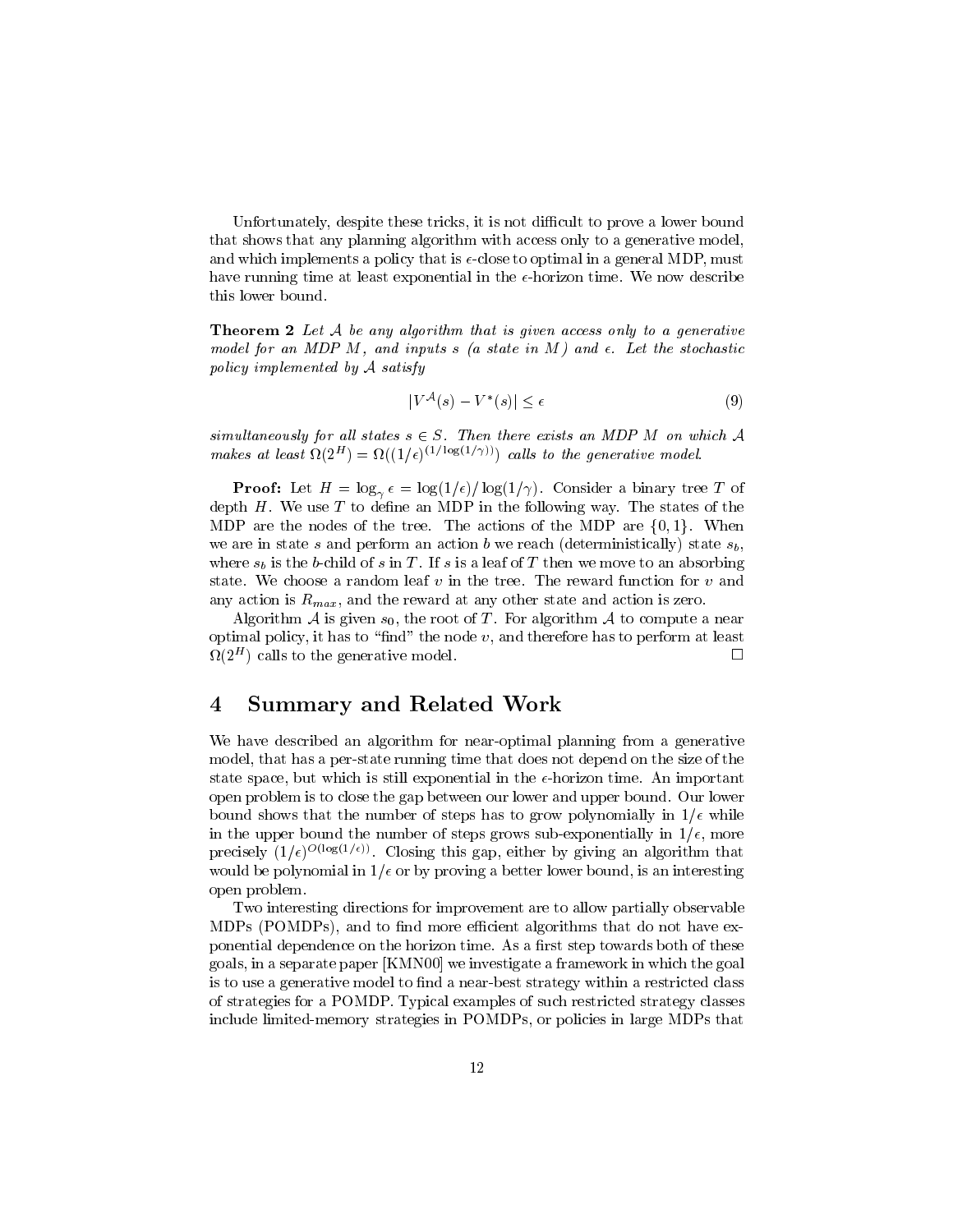implement a linear mapping from state vectors to actions. Our main result in this framework says that as long as the restricted class of strategies is not too "complex" (where this is formalized using appropriate generalizations of standard notions like VC dimension from supervised learning), then it is possible to find a near-best strategy from within the class, in time that again has no dependence on the size of the state space. If the restricted class of strategies is smoothly parameterized, then this further leads to a number of fast, practical algorithms for doing gradient descent to find the near-best strategy within the class, where the running time of each gradient descent step now has only linear rather than exponential dependence on the horizon time.

Another approach to planning in POMDPs that is based on the algorithm presented here is investigated by McAllester and Singh [MS99b], who show how the approximate belief-state tracking methods of Boyen and Koller [BK98] can be combined with our algorithm.

## Acknowledgements

We give warm thanks to Satinder Singh for many enlightening discussions and numerous insights on the ideas presented here.

### References

- [AHU74] A.V. Aho, J.E. Hopcroft, and J.D. Ullman. The Design and Analysis of Computer Algorithms. Addison-Wesley, 1974.
- [BBS95] Andrew G. Barto, Steven J. Bradtke, and Satinder P. Singh. Learning to act using Real-Time Dynamic Programming. Artificial Intel $ligence, 72:81–138, 1995.$
- [BDG95] Craig Boutilier, Richard Dearden, and Moises Goldszmidt. Exploiting structure in policy construction. In Proceedings of the Fourteenth International Joint Conference on Artificial Intelligence, pages 1104-1111, 1995.
- [BK98] X. Boyen and D. Koller. Tractable inference for complex stochastic processes. In Proceedings of the 1998 Conference on Uncertainty in Artificial Intelligence. Morgan Kauffmann, 1998.
- [BLG97] Blai Bonet, Góbor Loerincs, and Héctor Geffner. A robust and fast action selection mechanism for planning. In Proceedings of the Fourteenth National Conference on Artifial Intelligence, 1997.
- [DB94] Richard Dearden and Craig Boutilier. Integrating planning and execution in stochastic domains. In Proceedings of the Tenth Annual Conference on Uncertainty in Artificial Intelligence, 1994.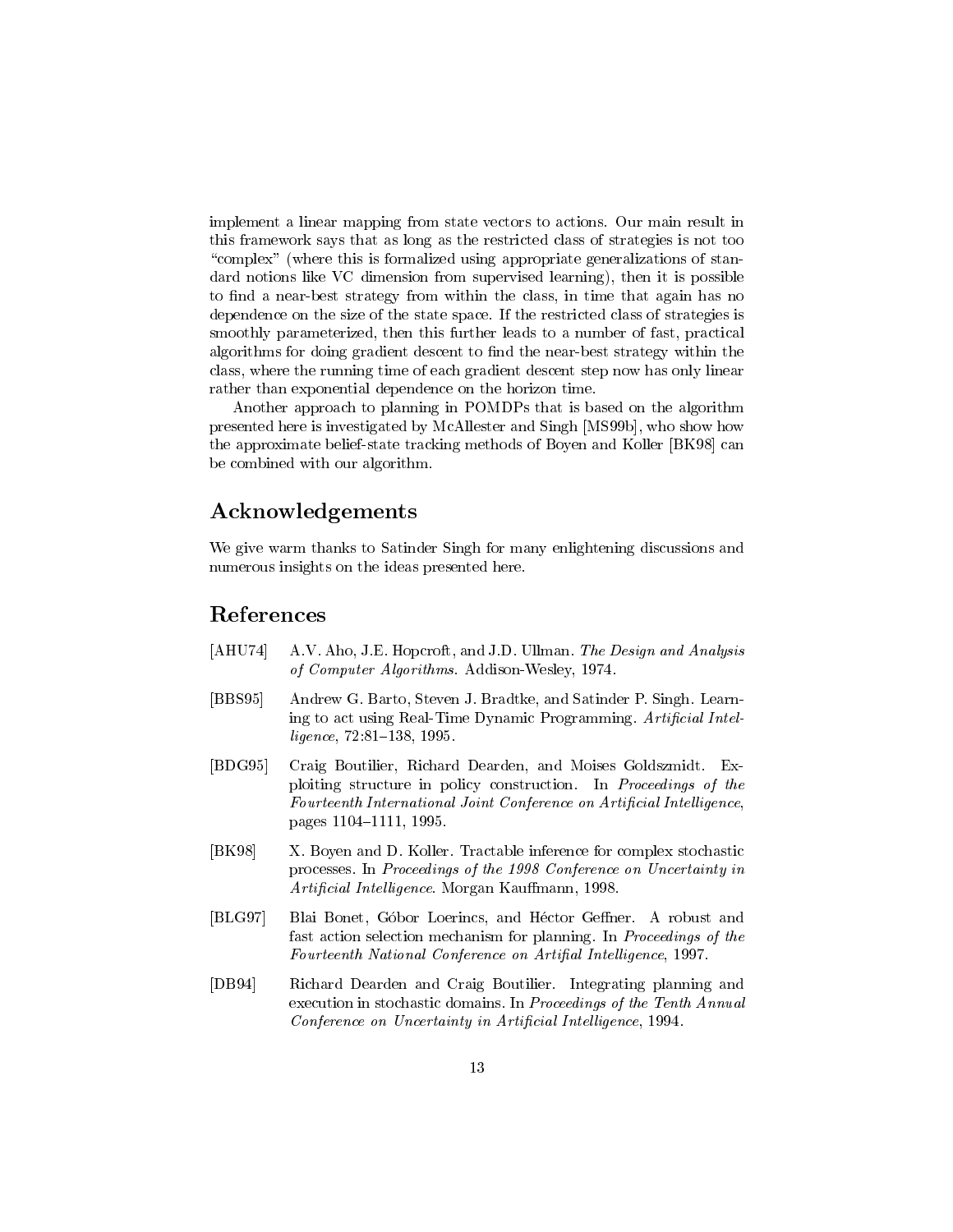- [DNM98] Scott Davies, Andrew Y. Ng, and Andrew Moore. Applying onlinesearch to reinforcement learning. In Proceedings of AAAI-98, pages 753-760. AAAI Press, 1998.
- [KMN00] Michael Kearns, Yishay Mansour, and Andrew Y. Ng. Approximate planning in large POMDPs via reusable trajectories. In Neural Information Processing Systems 13, (to appear) 2000.
- [Kor90] R. E. Korf. Real-time heuristic search. Artificial Intelligence, 42:189{211, 1990.
- [KP99] Daphne Koller and Ronald Parr. Computing factored value functions for policies in structured MDPs. In Proceedings of the Sixteenth International Joint Conference on Artificial Intelligence, 1999.
- [KS98] Sven Koenig and Reid Simmons. Solving robot navigation problems with initial pose uncertainty using real-time heuristic search. In Proceedings of the Fourth International Conference on Artificial Intelligence Planning Systems, 1998.
- [KS99] Michael Kearns and Satinder Singh. Finite-sample convergence rates for Q-learning and indirect algorithms. In Neural Information Processing Systems 12. MIT Press, 1999.
- [MHK+ 98] N. Meuleau, M. Hauskrecht, K-E. Kim, L. Peshkin, L.P. Kaelbling, T. Dean, and C. Boutilier. Solving very large weakly coupled Markov decision processes. In *Proceedings of AAAI*, pages  $165-172$ , 1998.
- [MS99a] D. McAllester and S. Singh. 1999. Personal Communication.
- [MS99b] D. McAllester and S. Singh. Approximate planning for factored POMDPs using belief state simplication. 1999. Preprint.
- [RN95] Stuart Russell and Peter Norvig. Artificial Intelligence: A Modern Approach. Prentice-Hall, 1995.
- [SB98] Richard S. Sutton and Andrew G. Barto. Reinforcement Learning. MIT Press, 1998.
- [SY94] Satinder Singh and Richard Yee. An upper bound on the loss from approximate optimal-value functions. Machine Learning, 16:227-233, 1994.

# Appendix A: Proof Sketch of Theorem 1

In this appendix, we give the proof of Theorem 1.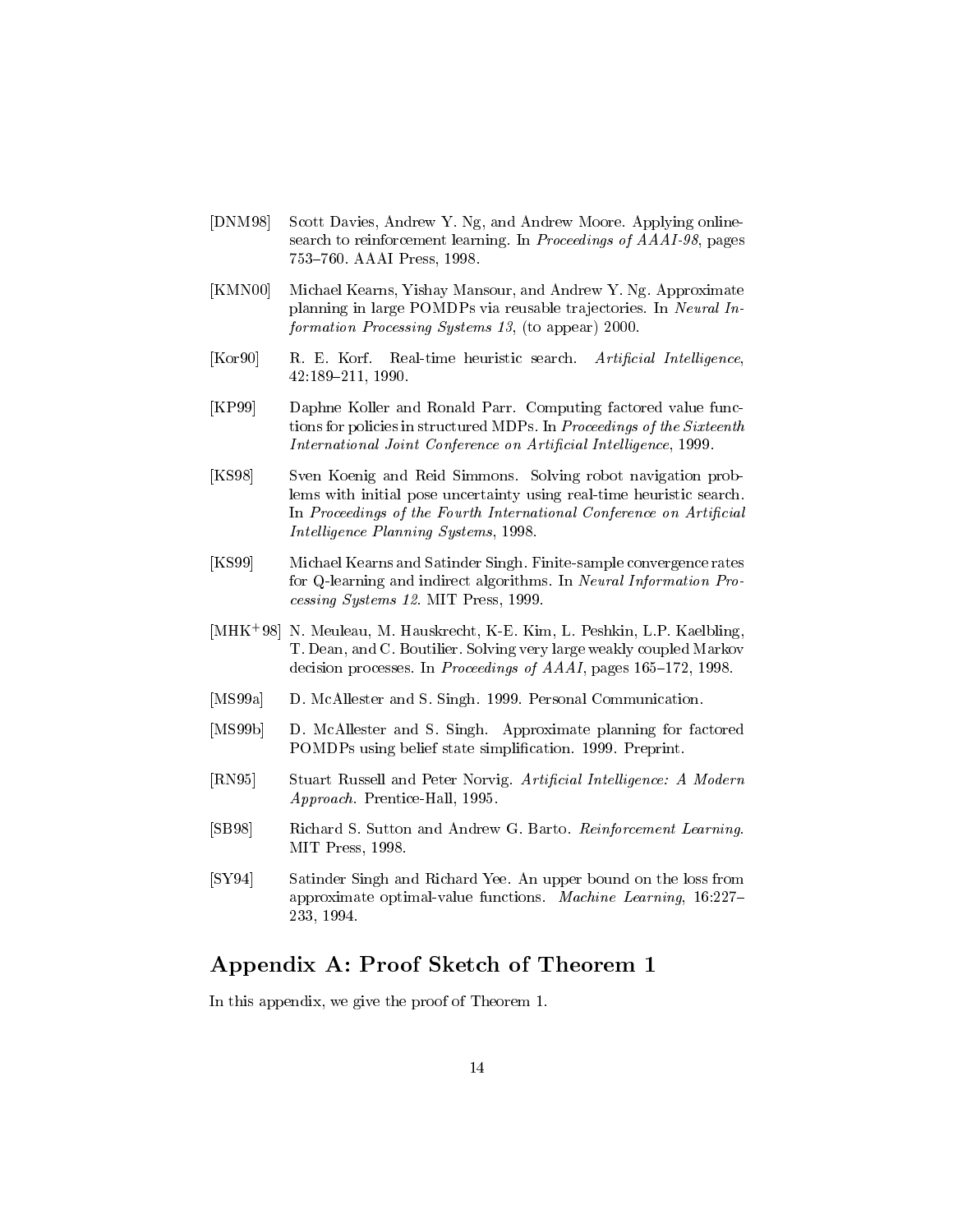THEOREM 1 There is a randomized algorithm  $A$  that, given access to a generative model for any k-action MDP M, takes as input any state  $s \in S$  and any value  $\varepsilon > 0$ , outputs an action, and satisfies the following two conditions:

• (Efficiency) The running time of A is  $O((\kappa C)^{-1})$ , where

$$
H = \left[ \log_{\gamma} (\lambda / V_{\text{max}}) \right],
$$
  
\n
$$
C = \frac{V_{\text{max}}^2}{\lambda^2} \left( 2H \log \frac{kHV_{\text{max}}^2}{\lambda^2} + \log \frac{R_{\text{max}}}{\lambda} \right),
$$
  
\n
$$
\lambda = (\epsilon (1 - \gamma)^2) / 4,
$$
  
\n
$$
\delta = \lambda / R_{\text{max}},
$$
  
\n
$$
V_{\text{max}} = R_{\text{max}} / (1 - \gamma).
$$

In particular, the running time depends only on  $R_{\text{max}}$ ,  $\gamma$ , and  $\varepsilon$ , and does not depend on N  $\sim$  1.111. If we view  $\sim$  1.111. If we view Rmax as a constant, the run number of  $\sim$ bound can also be written

$$
\left(\frac{k}{\varepsilon(1-\gamma)}\right)^{O\left(\frac{1}{1-\gamma}\log\left(\frac{1}{\varepsilon(1-\gamma)}\right)\right)}.\tag{10}
$$

• (Near-Optimality) The value function of the stochastic policy implemented  $by$   $A$  satisfies

$$
|V^{\mathcal{A}}(s) - V^*(s)| \le \varepsilon \tag{11}
$$

simultaneously for all states  $s \in S$ .

Throughout the analysis we will rely on the pseudo-code provided for algorithm <sup>A</sup> given in Figure 1.

The claim on the running time is immediate from the definition of algorithm A. Each call to EstimateQ generates  $kC$  calls to EstimateV, C calls for each action. Each recursive call also reduces the depth parameter  $h$  by one, so the depth of the recursion is at most  $H$ . Therefore the running time is  $O((\kappa \cup \top))$ .

The main effort is in showing that the values of  $EstimateQ$  are indeed good estimates of  $Q$  for the chosen values of  $C$  and  $H$ . There are two sources of inaccuracy in these estimates. The first is that we use only a finite sample to approximate an expectation — we draw only  $C$  states from the next-state distributions. The second source of inaccuracy is that in computing  $EstimateQ$ , we are not actually using the values of  $V$  ( ) but rather values returned by  $ES$  $timateV$ , which are themselves only estimates. The crucial step in the proof is to show that as h increases, the overall inaccuracy decreases.

Let us first define an intermediate random variable that will capture the inaccuracy due to the limited sampling. Define  $U^-(s, a)$  as follows:

$$
U^*(s, a) = R_{sa} + \gamma \frac{1}{C} \sum_{i=1}^{C} V^*(s_i)
$$
 (12)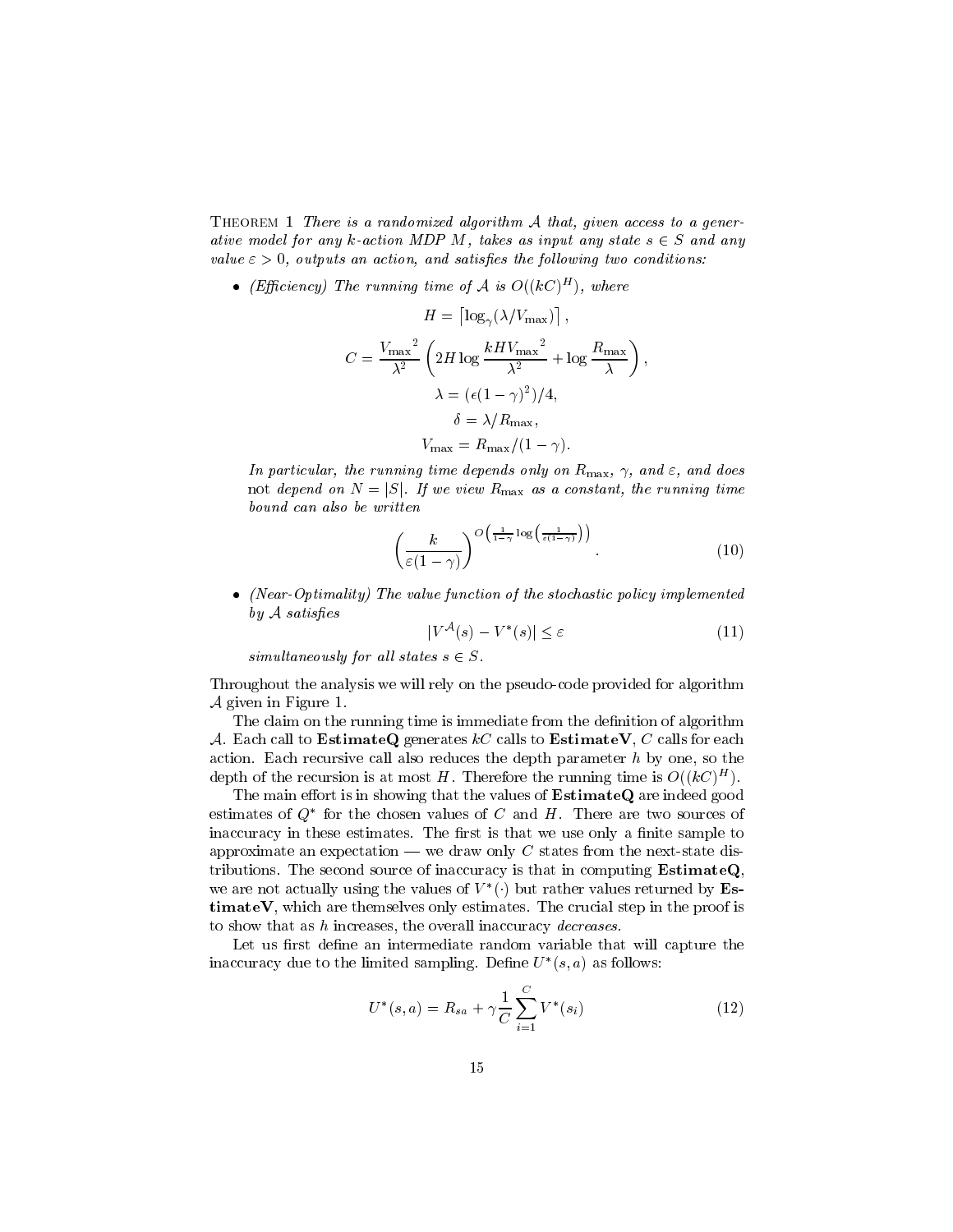where the  $s_i$  are drawn according to  $F_{sa}(\cdot)$ . Note that  $U^-(s, a)$  is averaging values of  $V$  ( ), the unknown value function. Since  $U$   $(S, a)$  is used only for the proof and not in the algorithm, there is no problem in defining it this way. The  $\max$  remma shows that with high probability, the difference between  $U^-(s,a)$ and  $Q$   $(s, a)$  is at most  $\lambda$ .

**Lemma 3** For any states and action a, with probability at least  $1-e^{-\lambda^2C/V_{\text{max}}}\$ we have

$$
|Q^*(s, a) - U^*(s, a)| = \gamma \left| \mathbf{E}_{s \sim P_{sa}(\cdot)}[V^*(s)] - \frac{1}{C} \sum_i V^*(s_i) \right| \le \lambda,
$$

where the probability is taken over the draw of the  $s_i$  from  $P_{sa}(\cdot)$ .

**Proof:**Note that  $Q_{\parallel}(s, a) = R_{sa} + \gamma \mathbf{E}_{s \sim P_{sa}(\cdot)}[V_{\parallel}(s)]$ . The proof is immediate from the Chernoff bound.  $\Box$ 

Now that we have quantified the error due to finite sampling, we can bound the error from our using values returned by **Estimate v** rather than  $V$  ( ). We bound this error as the difference between  $U^-(s,a)$  and  ${\bf E}$ stimate  ${\bf v}$  . In order to make our notation simpler, let  $V^*(s)$  be the value returned by **Estimate V** ( $n, \circ, \gamma, \sigma, s$ ), and let  $Q^+(s,a)$  be the component in the output of  ${\bf E}\, {\bf s}$  . Induces  $(n,\cup,\gamma,\cup,s)$ that corresponds to action a. Using this notation, our algorithm computes

$$
Q^{n}(s, a) = R_{sa} + \gamma \frac{1}{C} \sum_{i=1}^{C} V^{n-1}(s_i)
$$
 (13)

where  $V^{\prime\prime}$  =  $\max_{a} \{Q^{\prime\prime}$  =  $(s, a)\}$ , and  $Q^{\prime\prime}(s, a) = 0$  for every state s and action a.

We now define a parameter  $\alpha_n$  that will eventually bound the difference between  $Q_-(s, a)$  and  $Q^-(s, a)$ . We define  $\alpha_n$  recursively:

$$
\alpha_{n+1} = \gamma(\lambda + \alpha_n) \tag{14}
$$

where  $\alpha$  is variable  $\alpha$  is the solving for  $\alpha$  we obtain  $\alpha$ 

$$
\alpha_H = \left(\sum_{i=1}^H \gamma^i \lambda\right) + \gamma^H V_{max} \le \frac{\lambda}{1-\gamma} + \gamma^H V_{max}.
$$
 (15)

The next lemma bounds the error in the estimation, at level n, by  $\alpha_n$ . Intuitively, the error due to finite sampling contributes  $\lambda$ , while the errors in estimation contribute  $\alpha_n$ . The combined error is  $\lambda + \alpha_n$ , but since we are discounting, the effective error is only  $\gamma(\lambda + \alpha_n)$ , which by definition is  $\alpha_{n+1}$ .

**Lemma 4** With probability at least  $1 - (kC)^n e^{-\lambda^2 C/V_{\text{max}}}$  we have that

$$
|Q^*(s,a) - Q^n(s,a)| \le \alpha_n. \tag{16}
$$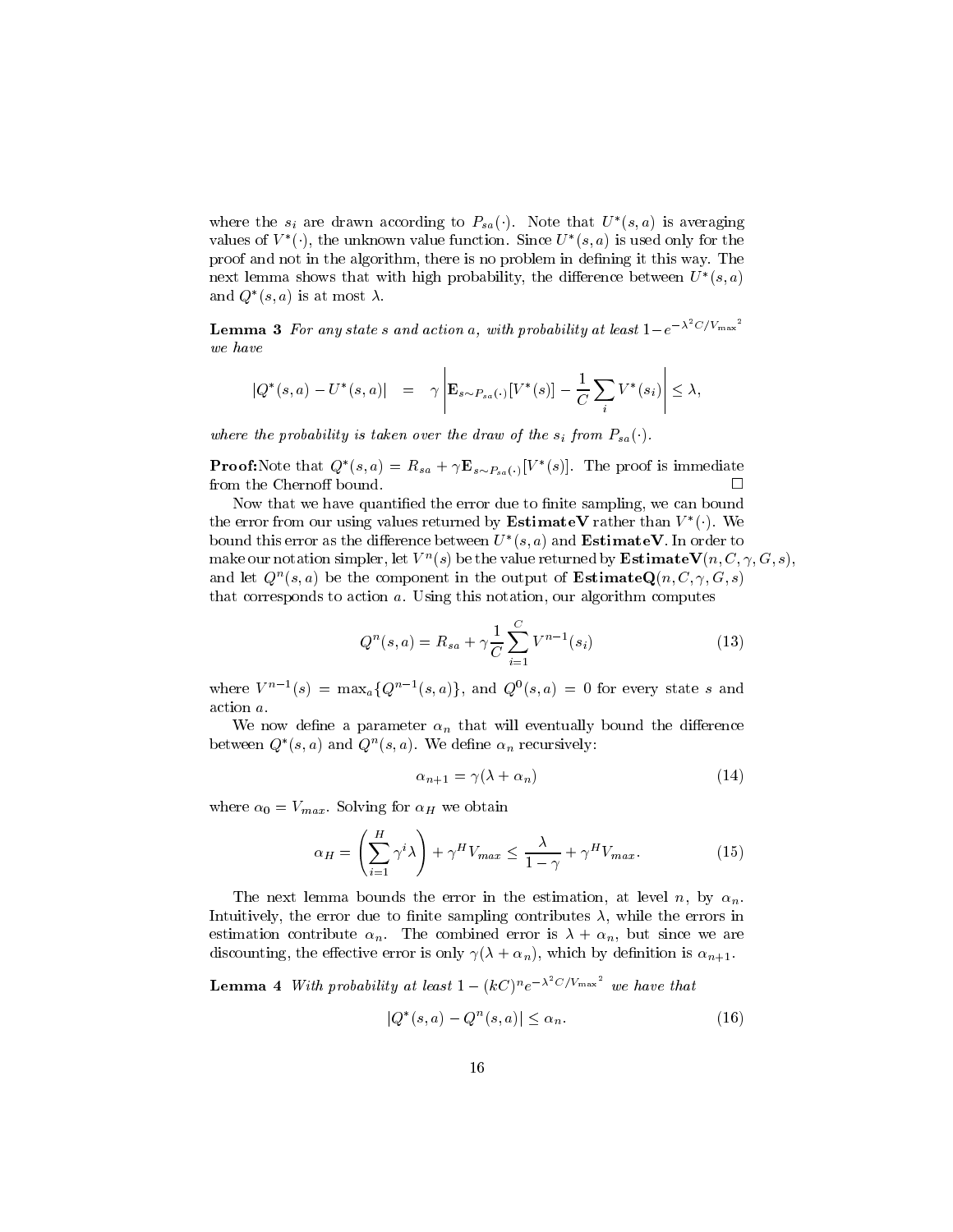**Proof:**The proof is by induction on n. It clearly holds for  $n = 0$ . Now

and the contract of the contract of the contract of the contract of the contract of the contract of the contract of the contract of the contract of the contract of the contract of the contract of the contract of the contra

and the contract of the contract of the contract of the contract of the contract of the contract of the contract of the contract of the contract of the contract of the contract of the contract of the contract of the contra

$$
|Q^*(s, a) - Q^n(s, a)| = \gamma \left| \mathbf{E}_{s \sim P_{s, a}(\cdot)}[V^*(s)] - \frac{1}{C} \sum_i V^{n-1}(s_i) \right|
$$
  

$$
\leq \gamma \left( \left| \mathbf{E}_{s \sim P_{s, a}(\cdot)}[V^*(s)] - \frac{1}{C} \sum_i V^*(s_i) \right| + \left| \frac{1}{C} \sum_i V^*(s_i) - \frac{1}{C} \sum_i V^{n-1}(s_i) \right| \right)
$$
  

$$
\leq \gamma(\lambda + \alpha_n) = \alpha_{n+1}
$$

We require that all of the C child estimates be good, for each of the k actions. This means that the probability of a bad estimate increases by a factor of  $kC$ , by  $e^{-\lambda^2 C/V_{max}^2}$ . Therefore the probability of some bad estimate is bounded by  $1 - (kC)^n e^{-\lambda^2 C/V_{max}}$ .

From  $\alpha_H \leq \gamma$   $v_{max} + \lambda/(1-\gamma)$ , we also see that for  $H = \log_{\gamma}(\lambda/v_{max})$ , with probability  $1 - (kC)^{H}e^{-\lambda^{2}C/V_{max}^{2}}$  all the final estimates  $Q^{H}(s_{0}, a)$  are within  $\mathcal{L}$  from the true  $\mathcal{L}$  from the true  $\mathcal{L}$  step is to choose  $\mathcal{L}$  step is to choose  $\mathcal{L}$  $\delta = \lambda/R_{max} > (kC)^{H}e^{-\lambda^{2}C/V_{max}}$  will bound the probability of a bad estimate during the entire computation. Specifically,

$$
C = \frac{V_{max}^2}{\lambda^2} \left( 2H \log \frac{kHV_{max}^2}{\lambda^2} + \log \frac{1}{\delta} \right)
$$
 (17)

is sufficient to ensure that with probability  $1 - \delta$  all the estimates are accurate.

At this point we have shown that with high probability, algorithm  $A$  computes a good estimate of  $Q_{-}(s_0, a)$  for all  $a$ , where  $s_0$  is the input state. To complete the proof, we need to relate this to the expected value of a stochastic policy. We give a fairly general result about MDPs, which does not depend on our specic algorithm. (A similar result appears in [SY94].)

**Lemma** 5 Assume that *a* is a stochastic policy, so that  $\pi(s)$  is a random variable. If for each state s, the probability that  $Q_-(s,\pi_-(s)) = Q_-(s,\pi(s)) \leq \Lambda$ is at least  $1 - \delta$ , then the discounted infinite horizon return of  $\pi$  is at most  $(\lambda + 20V_{\text{max}})/(1-\gamma)$  from the optimal return, i.e., for any states  $V_{\text{max}}(s) = V_{\text{max}}(s)$  $(\lambda + 2\delta V_{\text{max}})/(1 - \gamma).$ 

Proof: Since we assume that the rewards are bounded by Rmax , it implies that the expected return of  $\pi$  at each state s is at least

$$
\mathbf{E}[Q^*(s, \pi(s))] \ge (1 - \delta)(Q^*(s, \pi^*(s)) - \lambda) - \delta V_{max} \ge Q^*(s, \pi^*(s)) - \lambda - 2\delta V_{max}.
$$
\n(18)